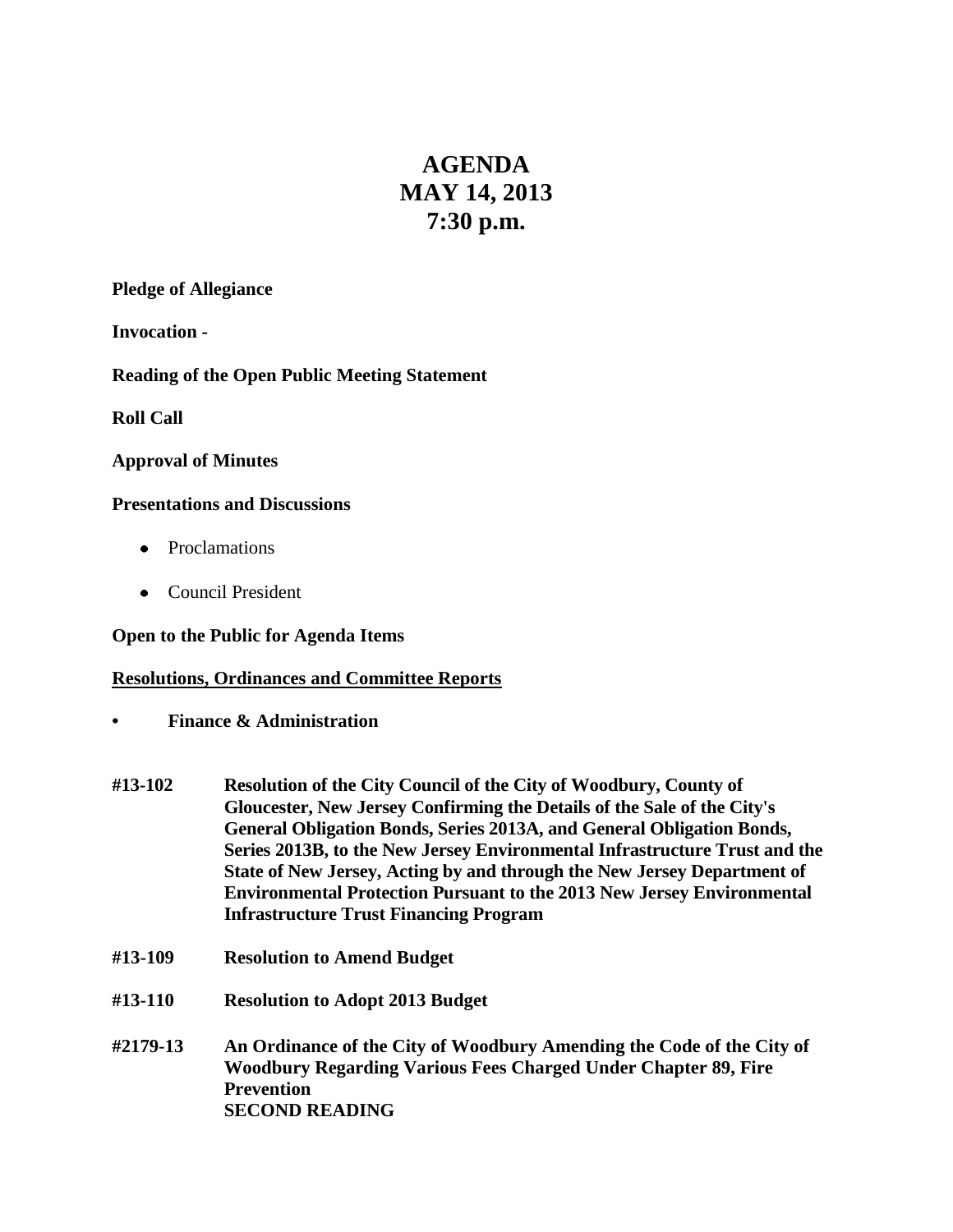| #2180-13 | <b>Ordinance of the City of Woodbury, County of Gloucester, New</b> |
|----------|---------------------------------------------------------------------|
|          | <b>Jersey, Cancelling Certain Funded Appropriation Balances</b>     |
|          | <b>Heretofore Provided for Various Capital Projects and</b>         |
|          | <b>Reappropriating Such Funded Appropriation Balances for</b>       |
|          | <b>Certain Department of Public Works Capital Projects</b>          |
|          | <b>SECOND READING</b>                                               |

- **#2181-13 Bond Ordinance Authorizing the Completion of Various Capital Improvements in and for the City of Woodbury, County of Gloucester, New Jersey; Appropriating the Sum of \$520,000 therefor; Authorizing the Issuance of General Obligation Bonds or Bond Anticipation Notes of the City of Woodbury, County of Gloucester, New Jersey in the Aggregate Principal Amount of up to \$446,500; Making Certain Determinations and Covenants; and Authorizing Certain Related Actions in Connection with the Foregoing**
- **#2182-13 Bond Ordinance Authorizing Various Water and Sewer Improvements in the City of Woodbury, County of Gloucester, New Jersey; Appropriating the Sum of \$500,000 therefor; Authorizing the Issuance of General Obligation Bonds or Bond Anticipation Notes of the City of Woodbury, County of Gloucester, New Jersey in the Aggregate Principal Amount of up to \$500,000; Making Certain Determinations and Covenants; and Authorizing Certain Related Actions in Connection with the Foregoing**
- **#13-101 Resolution to Reimburse Water/Sewer Payment 40750-2 Walgreens, LLC**
- **#13-103 Resolution Authorizing Change Order No. 2 for Cooper Street Storm Sewer Replacement, Rugby Place to Golf Drive**
- **#13-104 Resolution Awarding Contract for 2009 Federal Aid Project No. STP-B00S(903) Way-Finding Sign System and Pedestrian Crossing Safety Improvements Route 45-Broad Street and Various Locations in the City of Woodbury to Think Pavers Hardscaping, LLC**
- **#13-105 Resolution of the City of Woodbury Adopting the Recommendation of Determination by the Combined Planning/Zoning Board And Designating Block 154, Lot 8 (the former Woodbury Country Club) as an Area in Need of Redevelopment**
- **#13-106 Resolution Authorizing Revision of Amounts Due on Water/Sewer Accounts for the City of Woodbury in the County Of Gloucester**
- **#13-107 Resolution Authorizing Cancelations of Balances on Water/Sewer Accounts for the City of Woodbury in the County of Gloucester**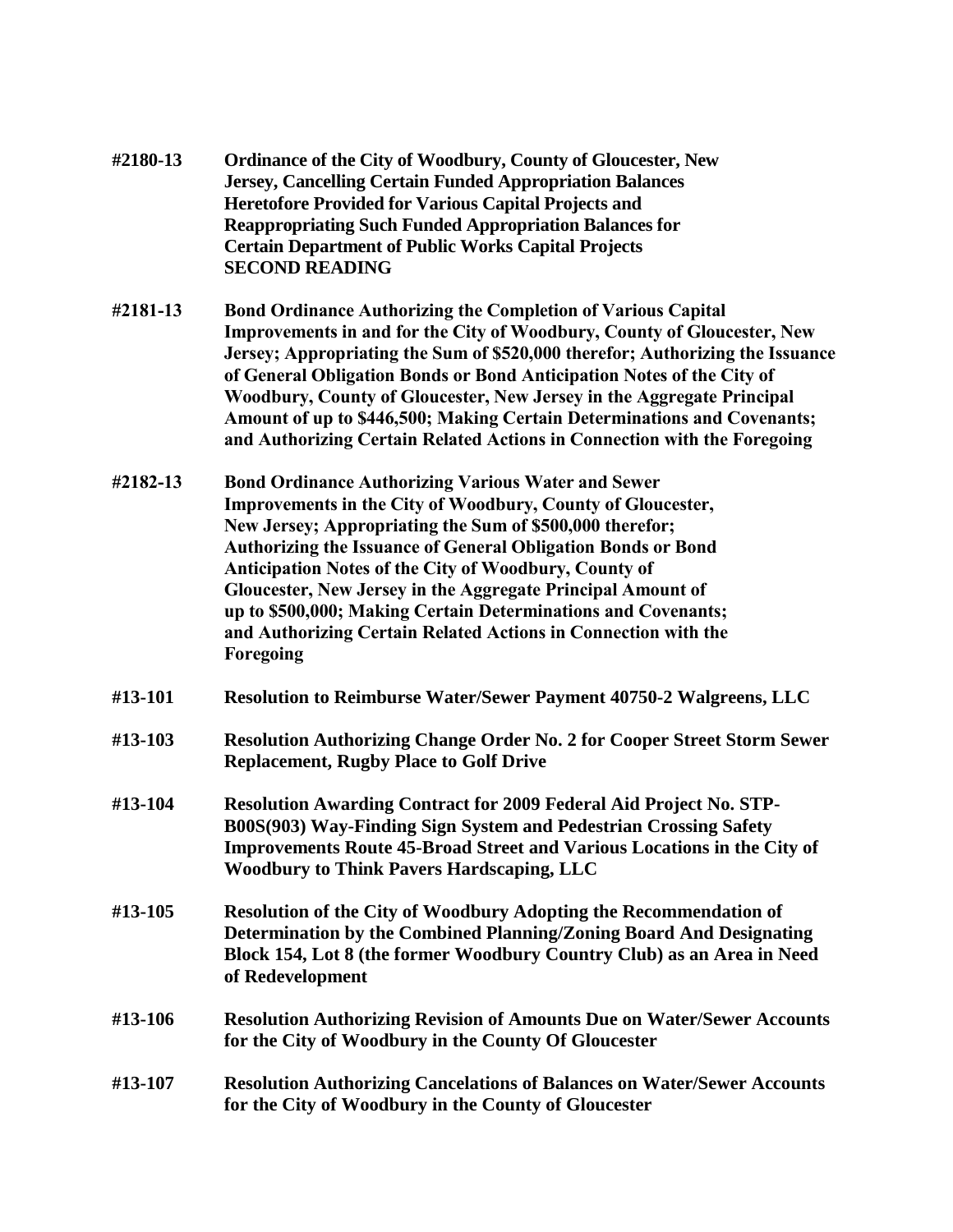- **#13-111 Resolution Awarding Contract For SCADA Radio Control System Installations to C & D Instrument Services, LLC**
- **#13-113 Resolution Authorizing a Closed Session to Discuss Personnel Matters and Contract Negotiations**

Motion for Approval to Pay the Listed Vouchers

- **• Public Safety**
- **#13-108 A Resolution of the City of Woodbury Authorizing Posting of Lifejacket Signage at Stewart Lake Municipal Dock**
- **• Public Works/Utilities**
- **#13-112 Resolution Authorizing Execution of a Shared Services Agreement with the County of Gloucester, New Jersey for the Use of the County's Vehicle Wash Facility at the Clayton Yard**
- **• Economic Development**
- **• Parks and Recreation and Community Relations**
- **• Environmental and Green Acres**
- **• Community Development**
- **#13-99 Resolution Endorsing and Approving \$50,000 Community Development Block Grant Project Application of the City of Woodbury Regarding Reconstruction of Courtland Street**
- **#13-100 Resolution Endorsing and Approving \$50,000 Community Development Block Grant Project Application of the City of Woodbury Regarding Reconstruction of Leeds Place**
- **• Property**

#### **Old Business**

#### **New Business**